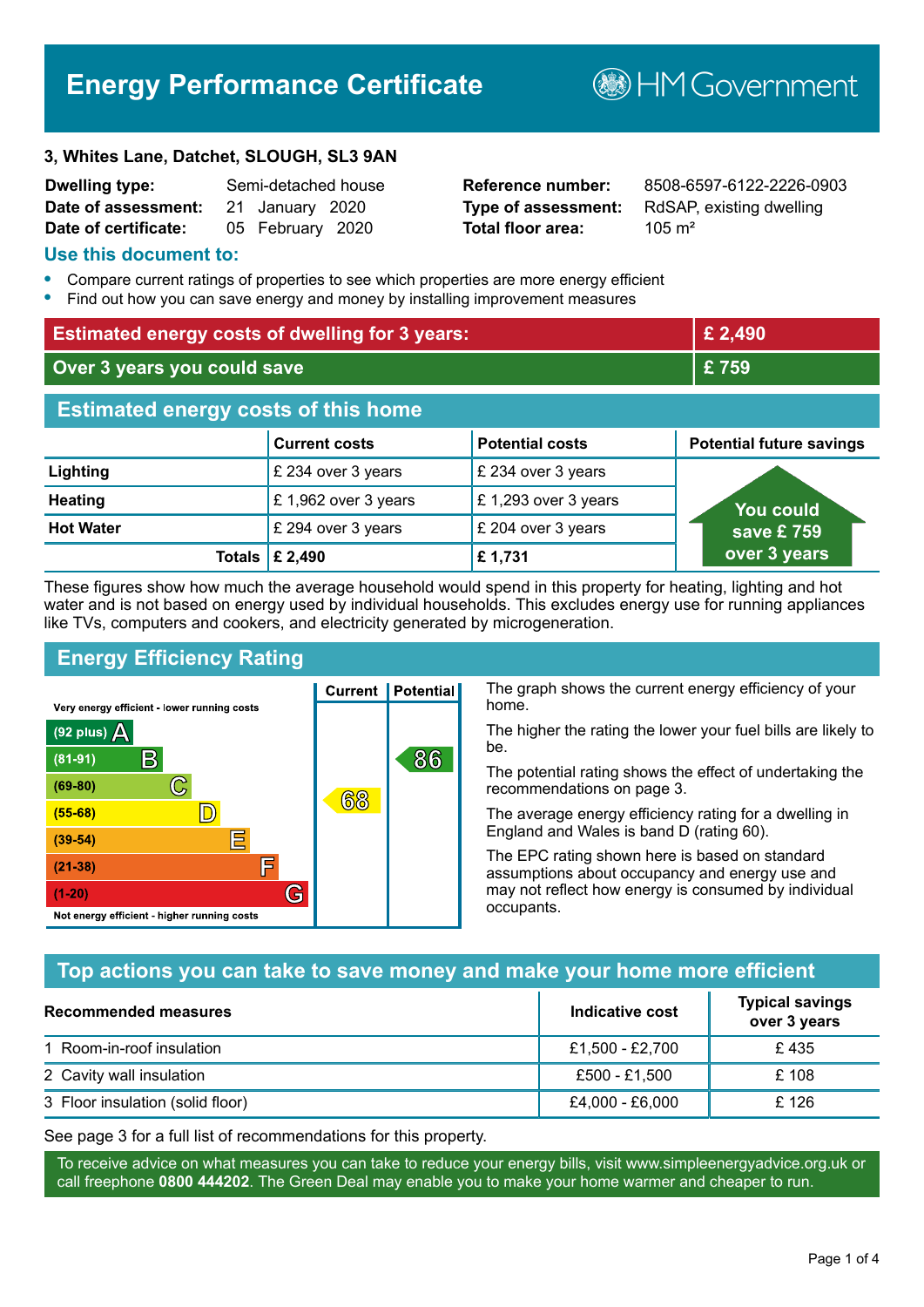**Energy Performance Certificate**

#### **Summary of this home's energy performance related features**

| <b>Element</b>        | <b>Description</b>                                  | <b>Energy Efficiency</b> |
|-----------------------|-----------------------------------------------------|--------------------------|
| Walls                 | Cavity wall, as built, partial insulation (assumed) | ★★★☆☆                    |
| Roof                  | Roof room(s), limited insulation (assumed)          | ★★★☆☆                    |
| Floor                 | Solid, no insulation (assumed)                      |                          |
| Windows               | Fully double glazed                                 | ★★★☆☆                    |
| Main heating          | Boiler and radiators, mains gas                     | ★★★★☆                    |
| Main heating controls | Programmer and room thermostat                      | ★★★☆☆                    |
| Secondary heating     | None                                                |                          |
| Hot water             | From main system                                    | ★★★★☆                    |
| Lighting              | Low energy lighting in all fixed outlets            | *****                    |

Current primary energy use per square metre of floor area: 202 kWh/m² per year

The assessment does not take into consideration the physical condition of any element. 'Assumed' means that the insulation could not be inspected and an assumption has been made in the methodology based on age and type of construction.

See addendum on the last page relating to items in the table above.

#### **Low and zero carbon energy sources**

Low and zero carbon energy sources are sources of energy that release either very little or no carbon dioxide into the atmosphere when they are used. Installing these sources may help reduce energy bills as well as cutting carbon. There are none provided for this home.

## **Your home's heat demand**

For most homes, the vast majority of energy costs derive from heating the home. Where applicable, this table shows the energy that could be saved in this property by insulating the loft and walls, based on typical energy use (shown within brackets as it is a reduction in energy use).

| <b>Heat demand</b>           | <b>Existing dwelling</b> | Impact of loft<br>insulation | Impact of cavity<br>wall insulation | Impact of solid<br>wall insulation |
|------------------------------|--------------------------|------------------------------|-------------------------------------|------------------------------------|
| Space heating (kWh per year) | 12,094                   | N/A                          | (731)                               | N/A                                |
| Water heating (kWh per year) | 2,193                    |                              |                                     |                                    |

You could receive Renewable Heat Incentive (RHI) payments and help reduce carbon emissions by replacing your existing heating system with one that generates renewable heat, subject to meeting minimum energy efficiency requirements. The estimated energy required for space and water heating will form the basis of the payments. For more information, search for the domestic RHI on the www.gov.uk website.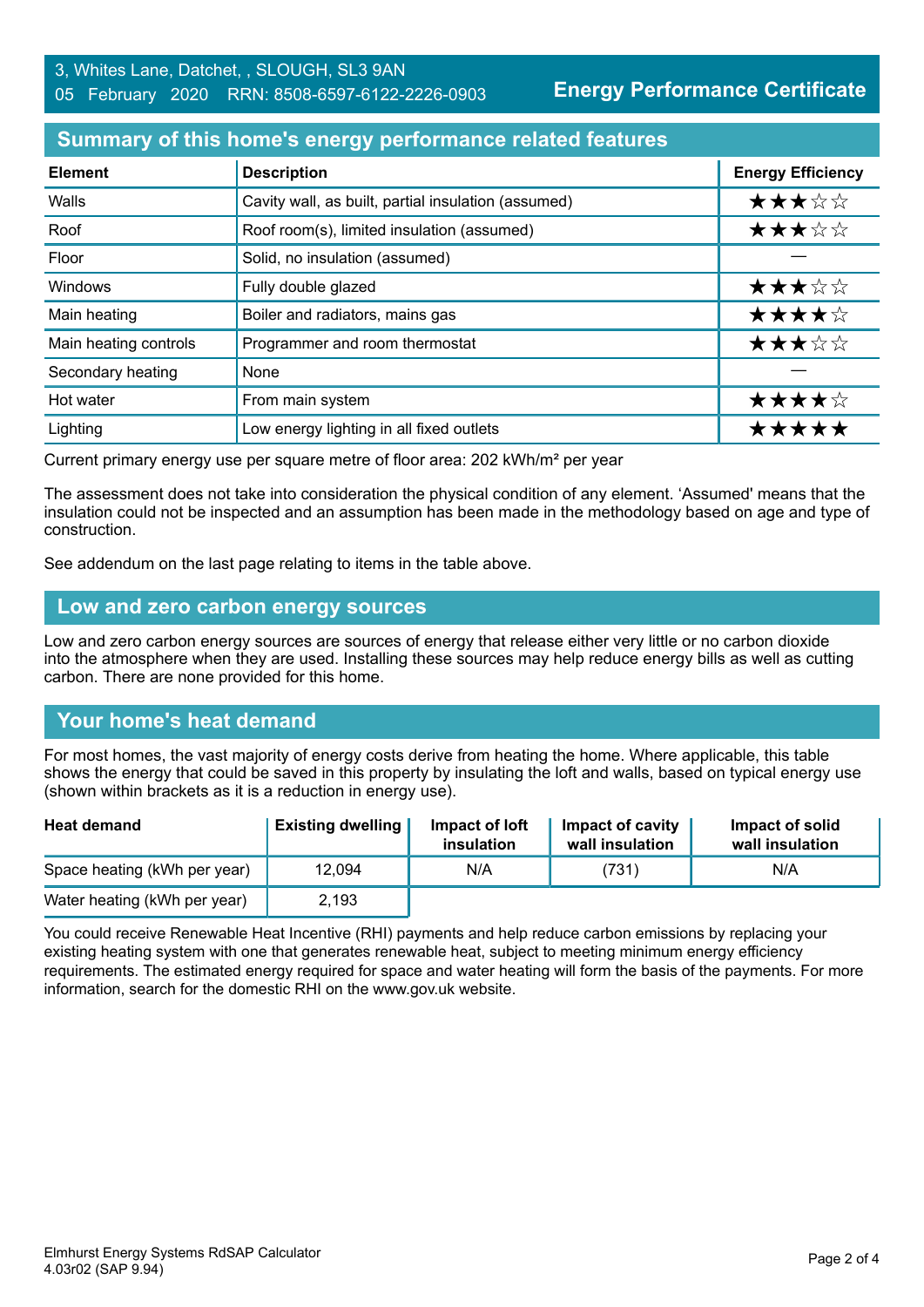#### 3, Whites Lane, Datchet, , SLOUGH, SL3 9AN 05 February 2020 RRN: 8508-6597-6122-2226-0903

#### **Recommendations**

The measures below will improve the energy performance of your dwelling. The performance ratings after improvements listed below are cumulative; that is, they assume the improvements have been installed in the order that they appear in the table. To receive advice on what measures you can take to reduce your energy bills, visit www.simpleenergyadvice.org.uk or call freephone 0800 444202. Before installing measures, you should make sure you have secured the appropriate permissions, where necessary. Such permissions might include permission from your landlord (if you are a tenant) or approval under Building Regulations for certain types of work.

| <b>Recommended measures</b>        | Indicative cost | <b>Typical savings</b><br>per year | <b>Rating after</b><br>improvement |
|------------------------------------|-----------------|------------------------------------|------------------------------------|
| Room-in-roof insulation            | £1,500 - £2,700 | £ 145                              | C73                                |
| Cavity wall insulation             | £500 - £1,500   | £ 36                               | C75                                |
| Floor insulation (solid floor)     | £4,000 - £6,000 | £42                                | C76                                |
| Solar water heating                | £4,000 - £6,000 | £ 30                               | C77                                |
| Solar photovoltaic panels, 2.5 kWp | £3,500 - £5,500 | £ 338                              | <b>B86</b>                         |

# **Financial Support and the Green Deal**

Green Deal Finance allows you to pay for some of the cost of your improvements in instalments under a Green Deal Plan (note that this is a credit agreement, but with instalments being added to the electricity bill for the property). The availability of a Green Deal Plan will depend upon your financial circumstances. There is a limit to how much Green Deal Finance can be used, which is determined by how much energy the improvements are estimated to **save** for a 'typical household'.

You may also be able to obtain support towards repairs or replacements of heating systems and/or basic insulation measures under the ECO scheme, provided that you are in receipt of qualifying benefits or tax credits. To learn more about this scheme and the rules about eligibility, visit www.simpleenergyadvice.org.uk or call freephone **0800 444202** for England and Wales.